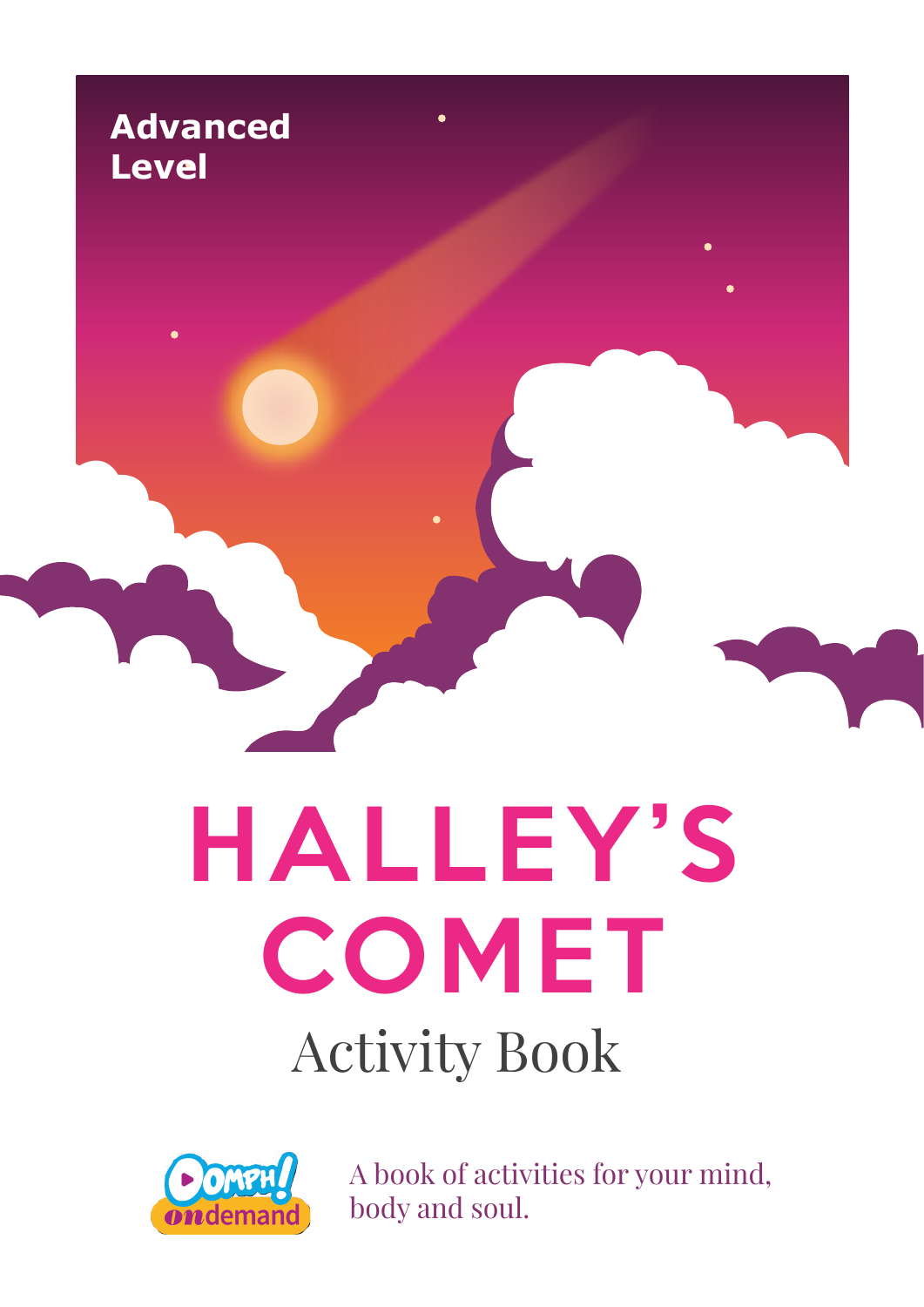## Did you know?

It was Chinese Astronomers who first noted a new, 'broom-shaped star' in the sky in approximately 240 BC.

This, sighting fascinated Chinese astronomers who meticulously searched and plotted the skies in search for meaning.

What was this mystical fire in the sky and what did it mean? Did it signal an apocalypse? Was it a form of communication from a higher power? We now know it was a comet and not a message from above. It's journey of discovery however, was a long one.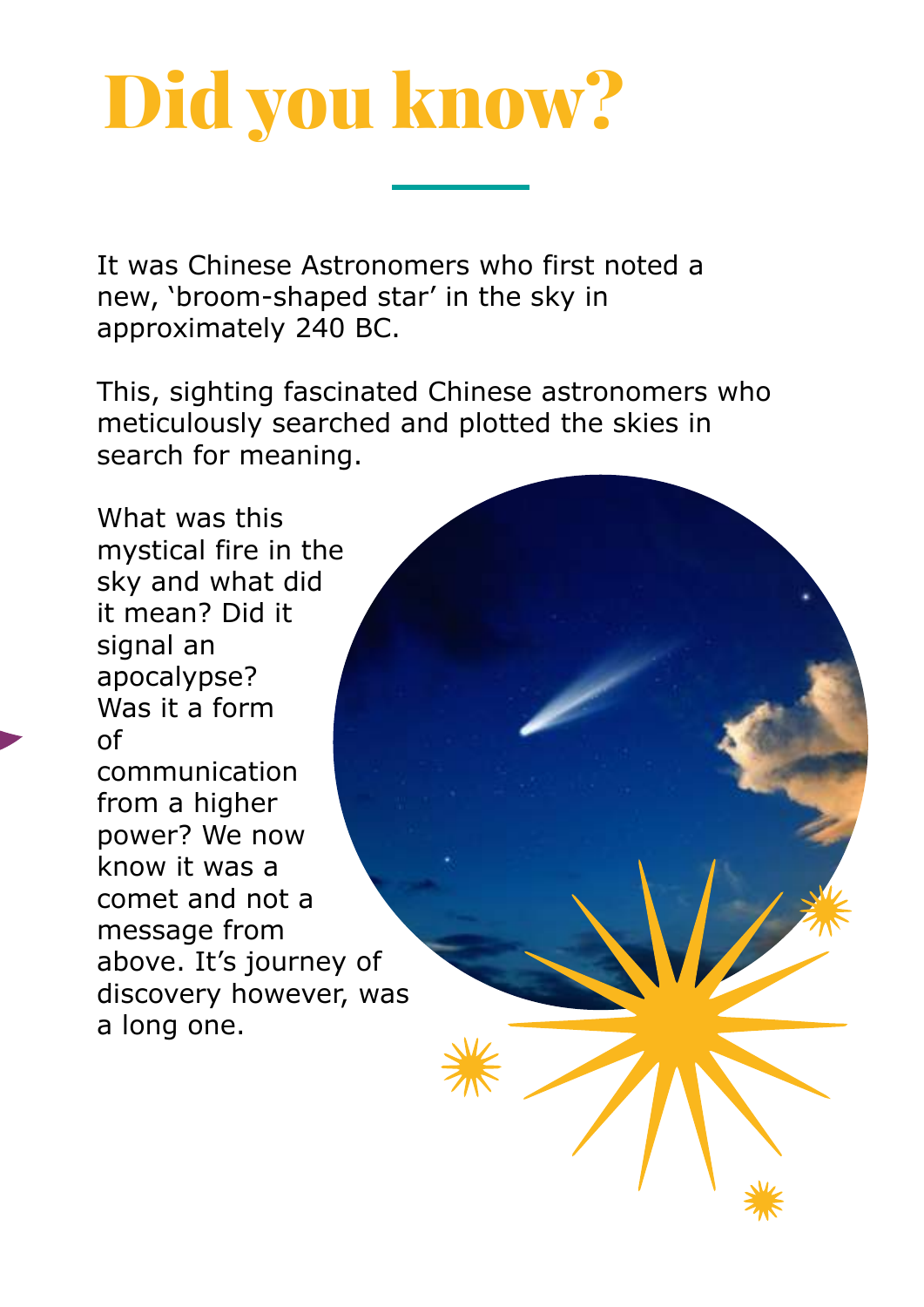### What is a Comet?

Comets are frozen leftovers from the formation of the solar system composed of dust, rock, and ices.

They range from a few miles to tens of miles wide, but as they orbit closer to the Sun, they heat up and spew gases and dust into a glowing head that can be larger than a planet. This material forms a tail that stretches millions of miles.

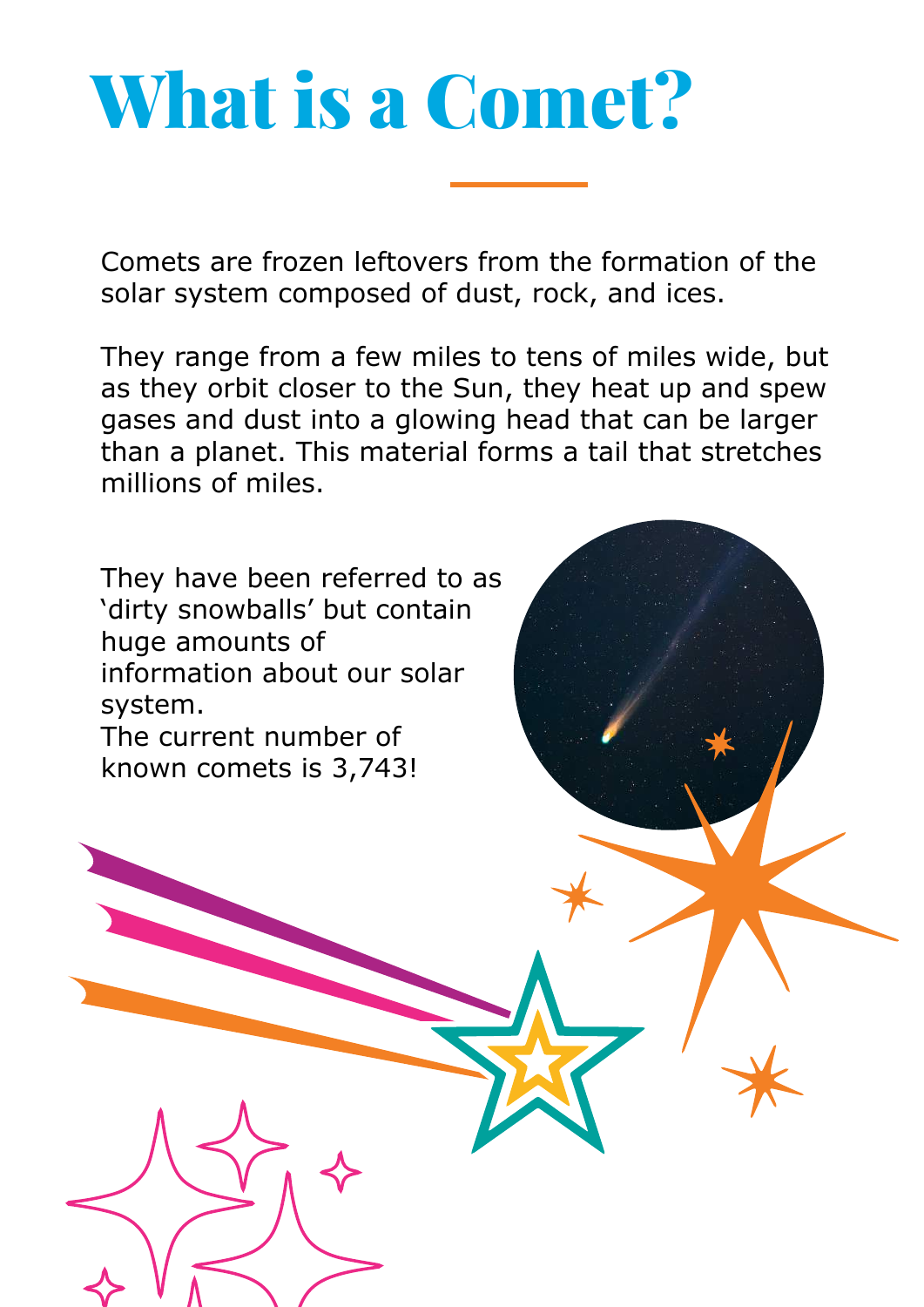### Comet Sightings Throughout History

466-467 BC, a strange ball of fire with a long tail was visible in the skies above Ancient Greece. The Greeks did not record the sightings of this celestial occurrence with such precision as the previous Chinese astronomers did but it is believed it could have been visible for approximately 82 days.



It was accompanied by strong winds and shooting stars as well as, terrifyingly, a meteor crash. Greek authors of the time described the meteor as being the size of a wagon and it being a 'burnt colour.'

Needless to say, the events terrified the population with citizens believing the gods were seeking retribution for ill deeds.

By far the most famous appearance of Halley's comet occurred in 1066, when it coincided with the Norman Conquest. According to the Anglo-Saxon Chronicle, in the months before William the Conqueror set sail for England, "a portent such as men had never seen before was seen in the heavens." Contemporary observers considered the "long-haired star" a bad omen for the English King Harold II, and the prophecy was later fulfilled when William defeated and killed him at the Battle of Hastings.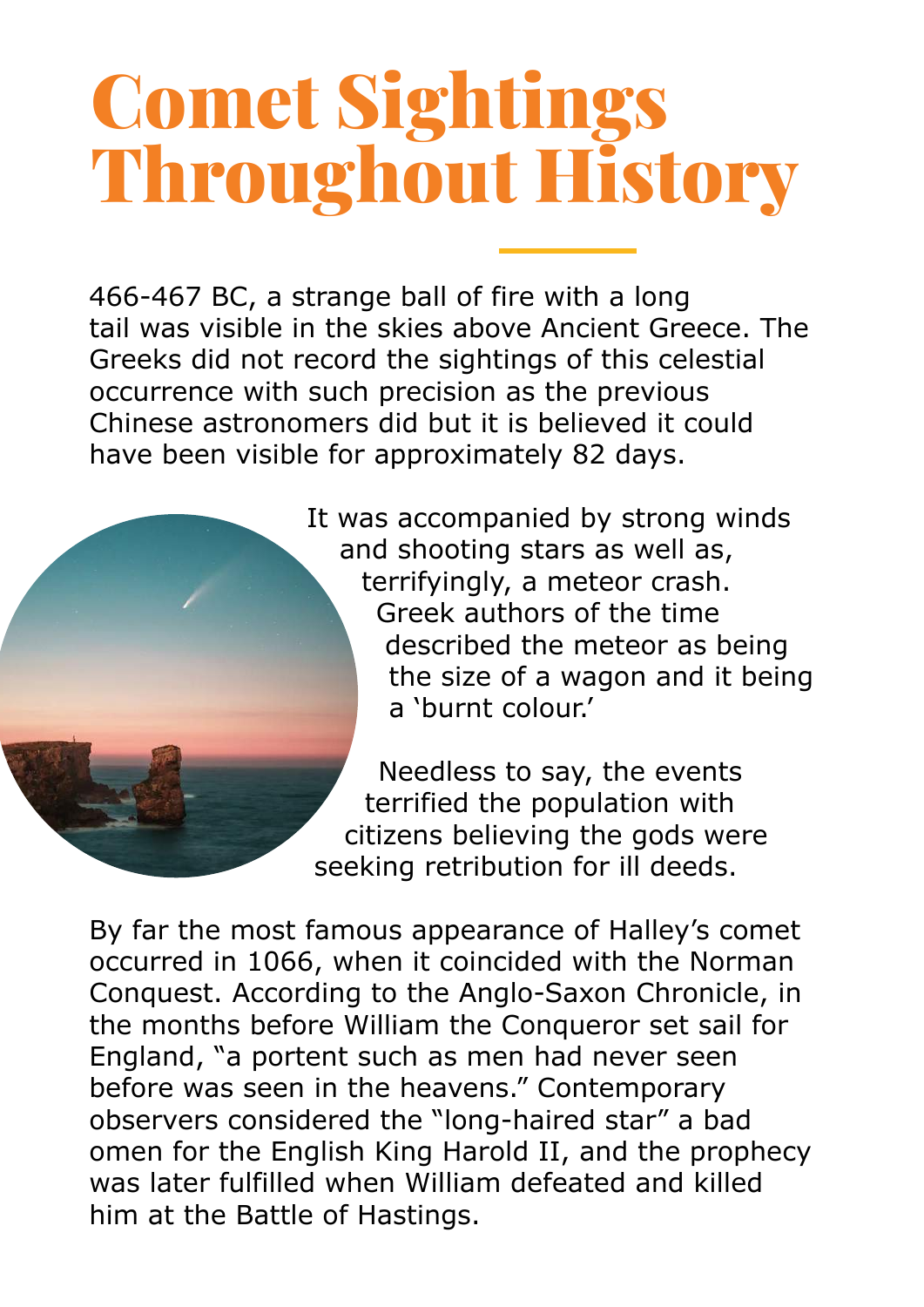Halley's comet was later included in a section of the famed Bayeux Tapestry, which depicts King Harold and a crowd of fearful Englishmen watching it streak through the sky.



The opinion of comets as divine omens started to change in 1705, when the English astronomer Edmond Halley published his "Synopsis Astronomia Cometicae." By using Sir Isaac Newton's gravitational theories to chart the paths of two dozen comets, Halley hit on a new theory: three comets seen in 1531, 1607 and 1682 were actually the same object.

Halley argued that the comet orbited the sun and whizzed by the Earth roughly once every 76 years, and he predicted that it would reappear sometime in late 1758 or early 1759.

Although he died before its reappearance, Halley was proved correct and the comet was named in his honour.

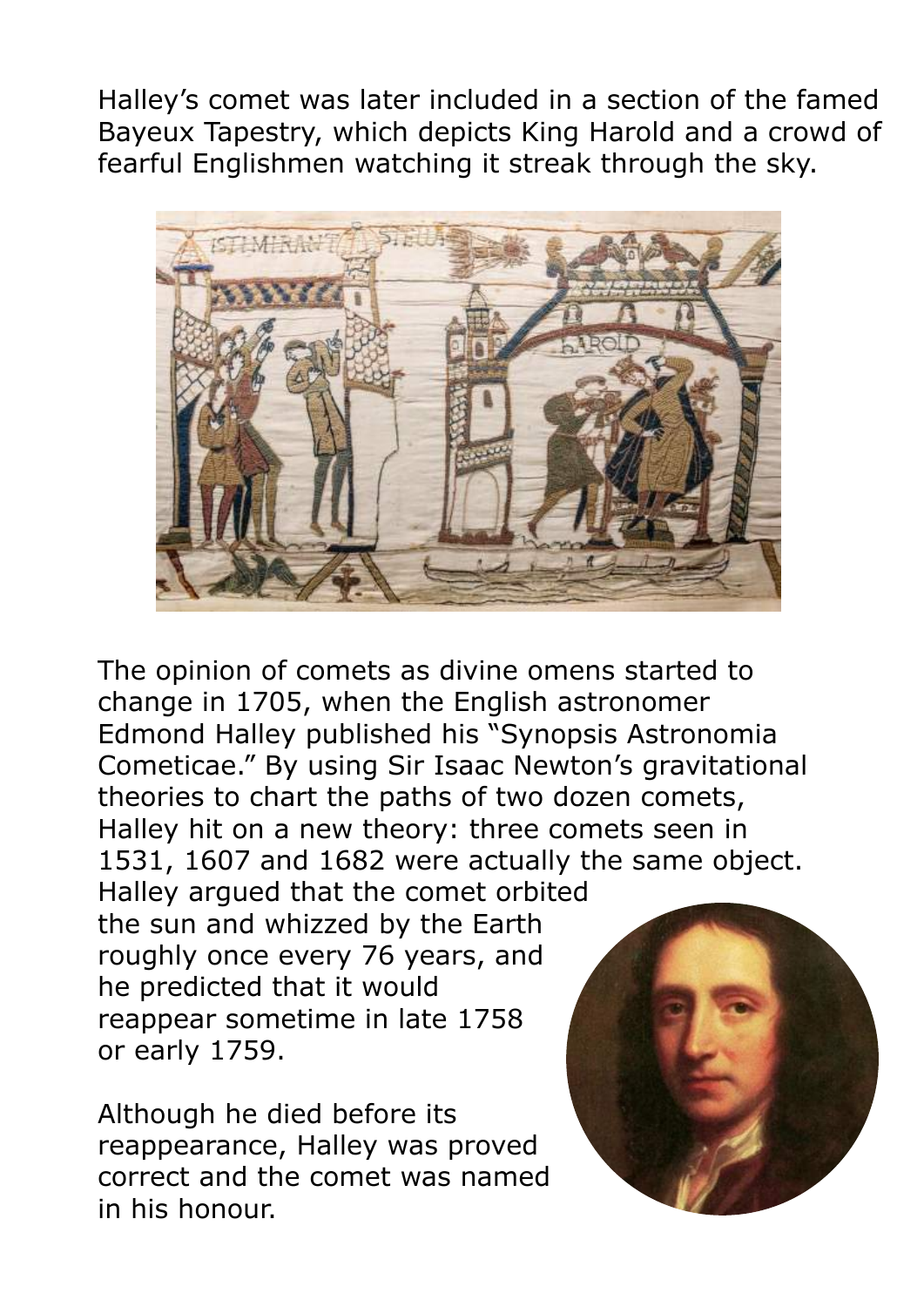## The Sky at Night

*"Silently, one by one, in the infinite meadows of heaven, Blossomed the lovely stars, the forget-me-nots of the angels." ― Henry Wadsworth Longfellow.*

A clear night sky is a wonderous sight to behold and has been a place of awe and wonder throughout human history. Some even say the constellations of stars you are born under can have an impact on your temperament. These are collated under the 'Signs of the Zodiac'. Find your constellation sign… do you agree with your personality traits?



*Aries:* March 21 – April 19 Spontaneous, courageous.



*Gemini:* May 21 – June 20 Inquisitive, intelligent, great thinkers.



*Taurus:* April 20 – May 20 Dependable, calm and sensitive.



*Cancer: June 21 - July 22* Emotional, loyal and intuitive.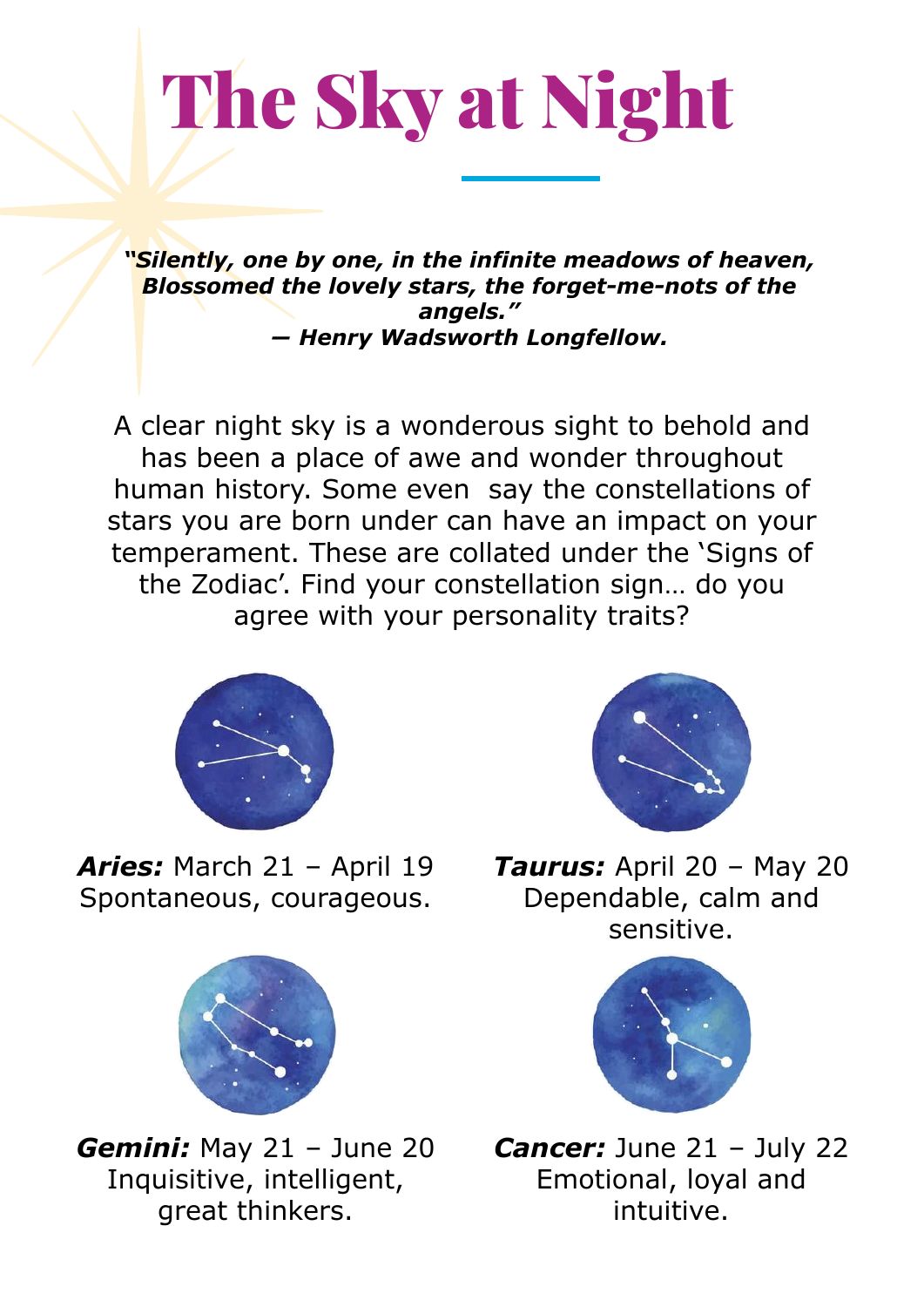

*Leo:* July 23 – Aug 22 Natural leaders and proud.



*Libra:* Sept 23 – Oct 22 Extroverted, friendly and a natural peace-maker.



*Sagittarius:* Nov 22 – Dec 2 Adventurous and fiery



*Aquarius:* Jan 20 – Feb 18 Calm, optimistic



*Virgo:* Aug 23 – Sept 22 Practical, responsible, a perfectionist.



**Scorpio:** Oct 23 - Nov 21 Emotional and powerful.



*Capricorn:* Dec 22 – Jan 19 Ambitious and determined.



*Pisces:* Feb 19 – March 20 Creative and empathetic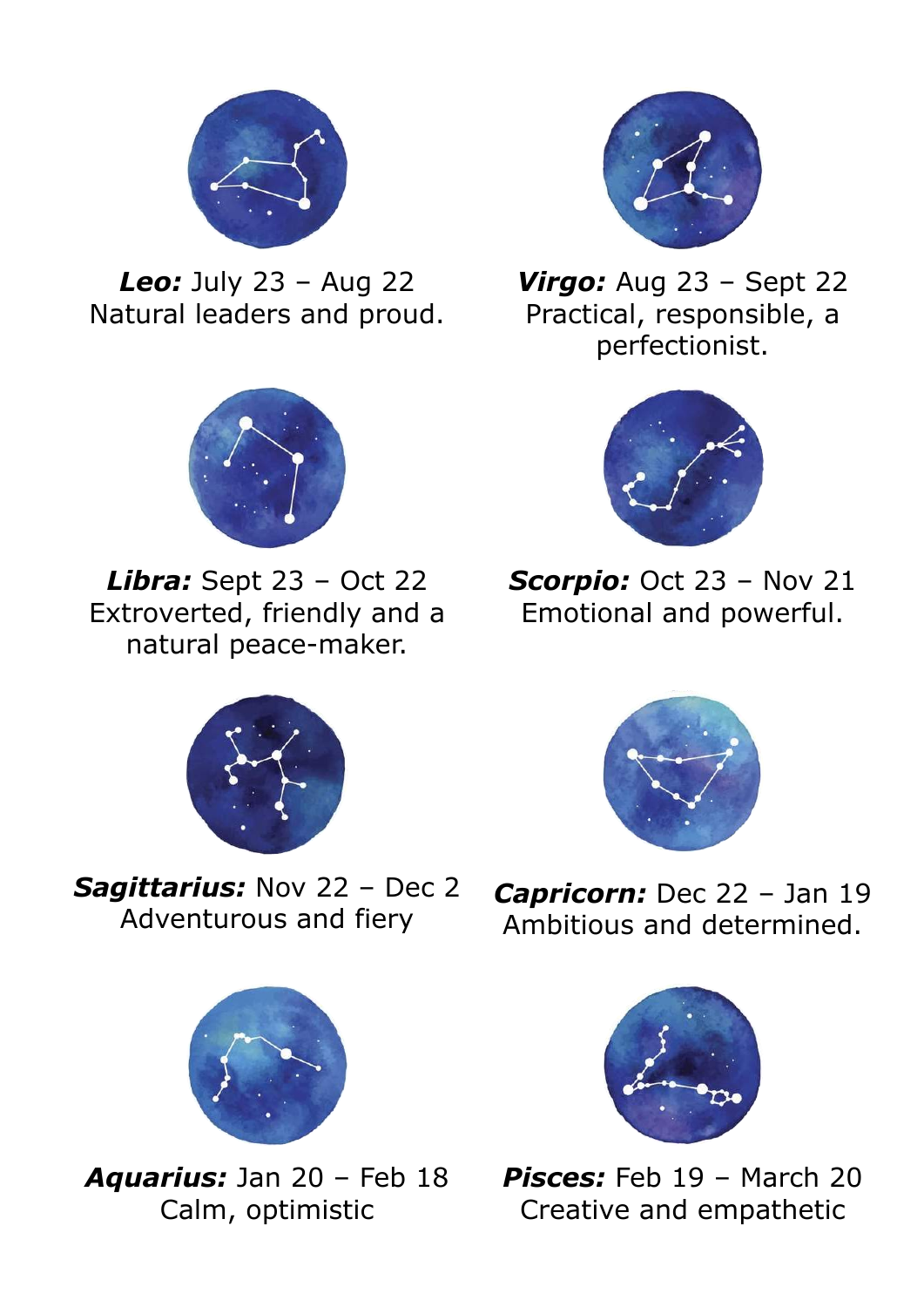#### Signs of the Zodiac Wordsearch

С J P J Ü J P А E D С Y С S D R W T U М N J C L W R I Ā E E R Q A М A F C S Ō R S I J N Ō B  $\circ$  $H$ М J I T E C F U Z Z s G C G К Ν т 0 Ν Q ν Ν H Υ к к к Τ I U J А R R L S C E s Т I А R J ν Υ D Ε L Υ м L × C К Ι s Е Т R W J в М в s М P Ι т н υ W U Υ × × E S R O E  $\top$ I К R F Ü Υ ν C L Ν к H Ν W Ν Ν G L ν T O D Đ O E C O P К S L N B  $\times$ R J × М L А D ν L ν  $\circ$ I P C R T Z К R G I D O Ā P R  $\times$ Ε Ν × ν U W  $\times$ L S C T М М М Q А Т C J Ι Ν × О А Ε P ο s Ō R  $\circ$ Н Ε C s Ε Τ М Е D  $\circ$ C R А I Ε z ν G А ν Υ Ν М U L W О z I S P P S D ν F О В z D I N О В В Т Ν z к D J G W к  $\circ$ К L I N s Q В R B А I I Υ Υ о W × Q D А W К P S J Z P G S J R I Q Ν G Q B Q А А L F O U L W н М R G R I E s  $\circ$ P P I Τ F Υ L Ν W Ν А Q ν к ν G ν × Ν O т × Ν C × G Р C U N υ  $\circ$ D R J Ι I Ε  $\circ$ R G L S S C А C Τ Е C R E C Ν Υ U А L Ν А М Ν s Ν × O W P C G E B F R А Τ М s Ν D D А Ν Ν J L Υ W Ν Ν L А E Т I  $\circ$ D Ν Υ Q R G H Ν Z J s  $H$ Ι R E O I Ε B I W C C Ε G I F D R I T s I P R N М D O L U D Υ U D N s S J Ε G s А G I T Τ R I U Τ В s Τ  $\times$  $\times$ I Q Ν D А C в R Ρ R Q R R О P C ν F R C Е F Q Ν Ι ν s z W L P C Ι D P Ρ O s D D F Τ E C E к А ν υ H к о к υ ν U т C в Τ Υ G D Η s D W Q N Q L Н Q W F C Ι Q т М Z I F s J F S C I s E z Ε в О G Т P Υ ν О Τ Ε W Υ Υ Z B Q E G P O I I C А К P М W Υ W Ν Ν W × W W L

| <b>ACRONYCHAL</b> | <b>NOCTURNAL</b>   | <b>ECLIPTIC</b>      | <b>CAPRICORN</b>  |
|-------------------|--------------------|----------------------|-------------------|
| <b>ASCENSION</b>  | <b>SAGITTARIUS</b> | <b>HOROSCOPE</b>     | <b>EQUINOX</b>    |
| <b>CELESTIAL</b>  | <b>VIRGO</b>       | LUMINARY             | <b>MIDHEAVEN</b>  |
| <b>DESCENSION</b> | <b>AQUARIUS</b>    | <b>PISCES</b>        | <b>RETROGRADE</b> |
| <b>GEMINI</b>     | <b>CANCER</b>      | <b>SCORPIO</b>       | <b>TAURUS</b>     |
| <b>LIBRA</b>      | CONJUCTION         | <b>ARIES</b>         |                   |
|                   |                    | <b>CONSTELLATION</b> |                   |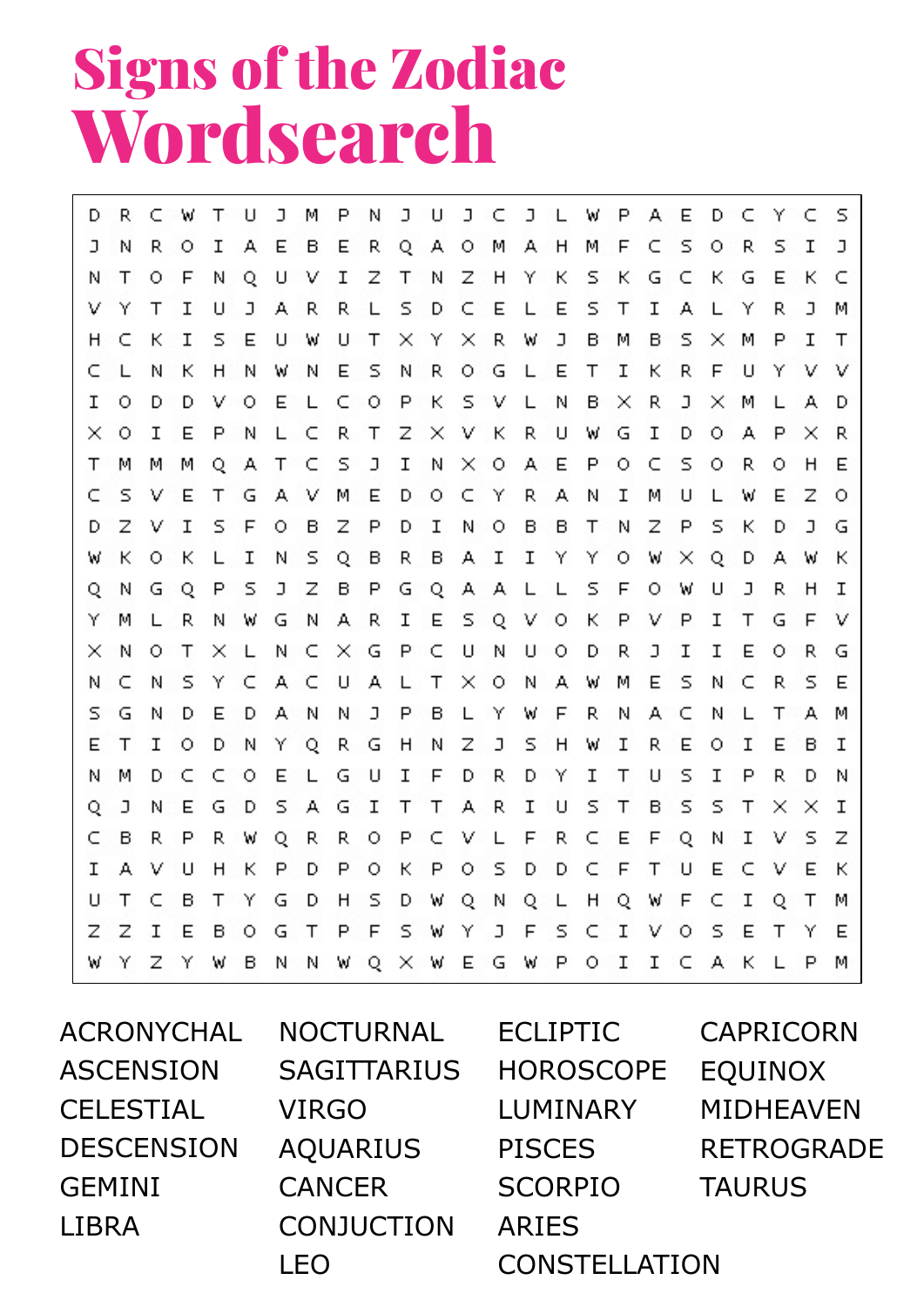#### Signs of the Zodiac Wordsearch Answers

R M M 2 G Φ E Ō Н Ö Σ M S G M B R ६ N M N D h R Е \$ E Φ ¢ D E E Þ M J M D ς ā Н s G D ₽